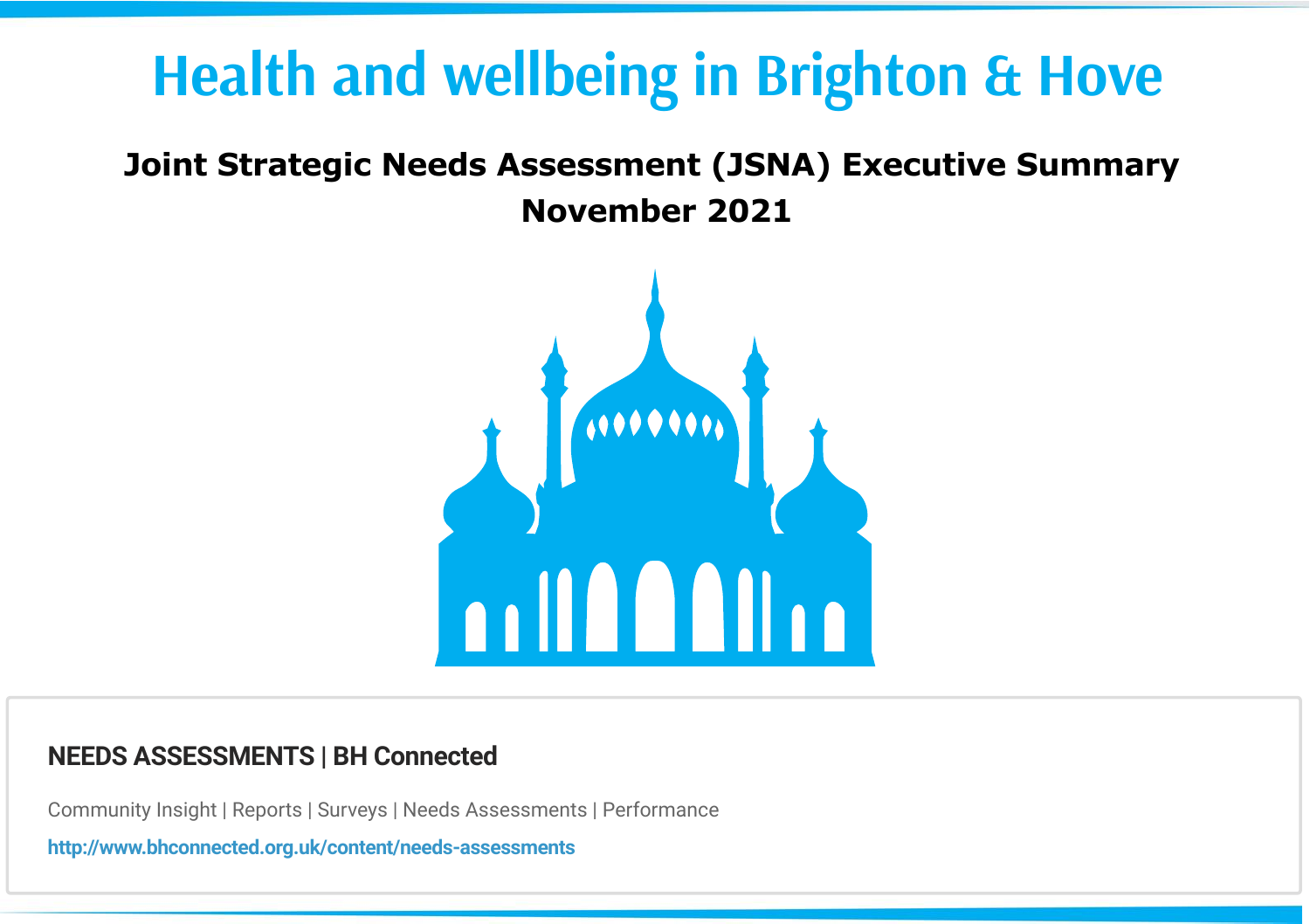# **Health and wellbeing in Brighton & Hove**

### **JSNA Executive Summary**

The Brighton & Hove Health and Wellbeing Board is required to produce a Joint Strategic Needs Assessment (JSNA). The JSNA provides a description of the current and future health, social care and wellbeing needs of the local population, and does so by collating a variety of evidence, including information from existing in-depth needs assessments; health and social care data and local views and experiences.

The JSNA is used to identify local health and wellbeing issues and inform the commissioning and delivery of local services. This summary gives a snapshot of health and wellbeing in the city. It will be updated every three months in line with Public Health Outcomes Framework updates. See the full set of JSNA resources <http://www.bhconnected.org.uk/content/needs-assessments>

For the latest information on Covid please visit : Covid-19 key statistics for Brighton & Hove (brighton-

[hove.gov.uk\)](https://www.brighton-hove.gov.uk/covid-19-key-statistics-brighton-hove)

Produced by: Public Health Intelligence Team, Brighton & Hove City Council

For more information: kate.gilchrist@brighton-hove.gov.uk

### **Key to the summary**

Throughout the summary (with the exception of the population page) the colours within charts and icons are based upon whether Brighton & Hove is statistically significantly lower / higher or better / worse than England (where this judgement can be made):

- - Significantly lower than England
	- Not significantly different to England
	- Significantly higher than England
	- Significantly better than England
	- Not significantly different to England
	- Significantly worse than England
		- Significance cannot be calculated

Where trend data is available, clicking on the icons in the summary links directly to this information.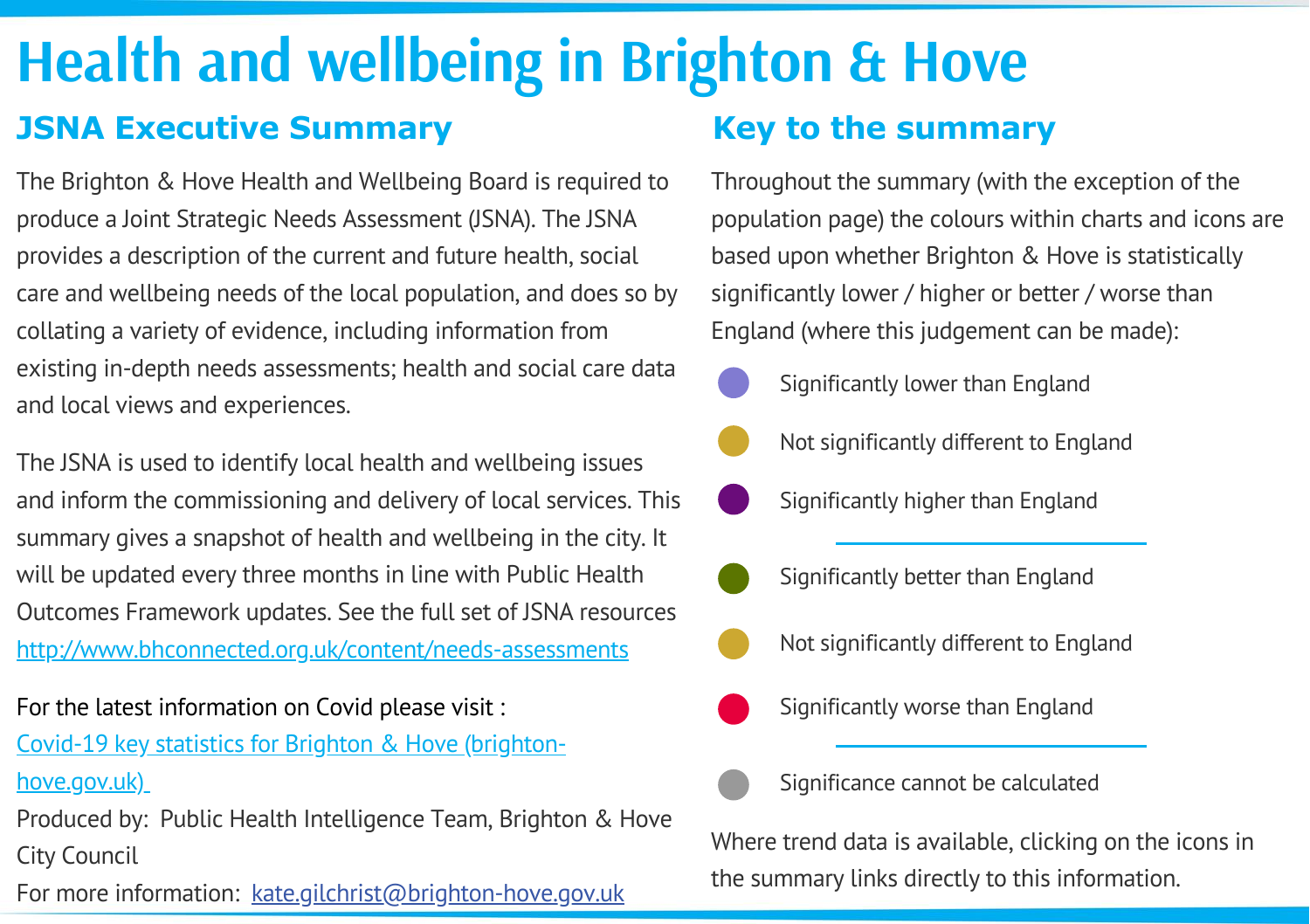## **KEY ISSUES FOR BRIGHTON & HOVE**

A range of evidence has been collated for the JSNA to inform the key issues for the city presented here, including information gained from in-depth needs assessments, data from public health, NHS and social care outcomes frameworks.

Issues highlighted are those where we are significantly worse than England (or comparator local authorities), where large numbers or people are impacted, or where we have significant inequalities:

|                                | <b>All ages</b>                                                                                                                             | <b>Starting well</b>                                                                                                                                      | <b>Living well</b>                                                                                                                                                               | <b>Ageing well</b>                                           | <b>Dying well</b>                           |
|--------------------------------|---------------------------------------------------------------------------------------------------------------------------------------------|-----------------------------------------------------------------------------------------------------------------------------------------------------------|----------------------------------------------------------------------------------------------------------------------------------------------------------------------------------|--------------------------------------------------------------|---------------------------------------------|
| <b>Wider determinants</b>      | Housing<br>Homelessness and rough<br>sleeping<br>Tobacco control<br>Road safety<br>Active travel<br>Crime and safety                        | Child poverty<br>Education<br><b>Adverse Childhood Events</b><br>(ACEs)                                                                                   | Unemployment<br>Good employment and<br>healthy workplaces                                                                                                                        | Fuel poverty<br>Income deprivation                           |                                             |
| <b>Lifestyles / prevention</b> | Domestic and sexual<br>violence<br>Physical activity, healthy<br>weight<br>Food poverty and good<br>nutrition<br><b>Emotional wellbeing</b> | Risk taking behaviours and<br>the clustering of these<br>behaviours:<br><b>Smoking</b><br><b>Drugs</b><br>Alcohol<br>Sexual health<br>Emotional wellbeing | <b>Smoking</b><br><b>Alcohol and drugs misuse</b><br>Sexual health (STIs and<br>HIV/AIDS)<br>Suicide prevention and<br>self-harm                                                 | Social isolation /<br><b>loneliness</b>                      |                                             |
| Services / support             | Mental health<br>Physical disability and<br>impairment<br>Learning disabilities                                                             | Children in care<br>Emotional wellbeing and<br>mental ill health support<br>Immunisation                                                                  | Multiple long-term<br>physical and mental<br>health conditions<br>Cancer (and cancer<br>screening)<br>Heart disease and stroke<br>Musculoskeletal<br>conditions<br>Mental health | Dementia<br>Multiple long-term<br>conditions<br>Immunisation | Support for dying in place<br>of preference |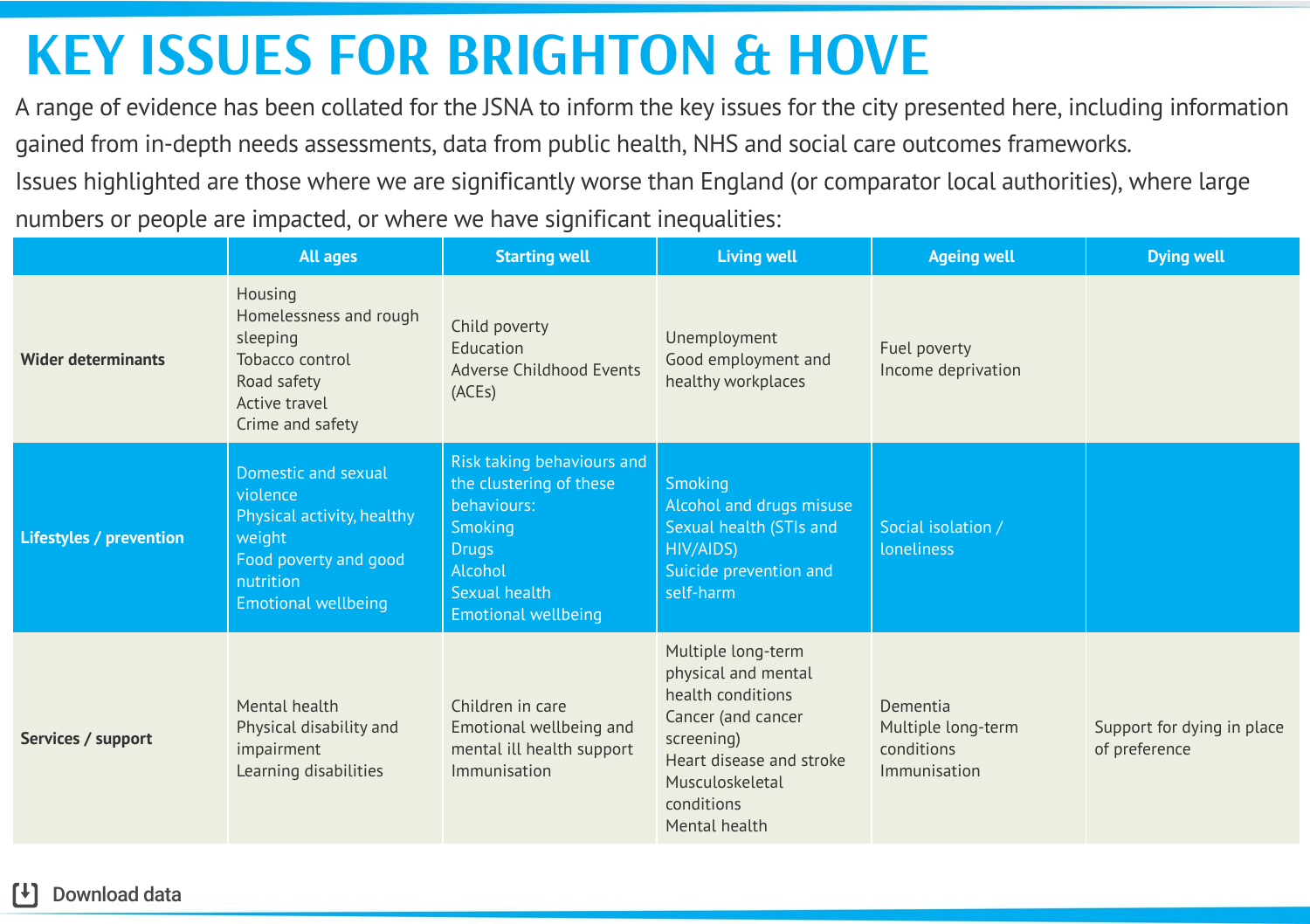

**[6%](http://www.bhconnected.org.uk/sites/bhconnected/files/2018%20Population%20JSNA%20summary%20-%20Final%20ammended.pdf)** 75+ (9% Eng)

### **[Projections](https://www.ons.gov.uk/peoplepopulationandcommunity/populationandmigration/populationprojections/bulletins/subnationalpopulationprojectionsforengland/2018based)**



**Our [population](https://www.ons.gov.uk/peoplepopulationandcommunity/populationandmigration/populationestimates/articles/ukpopulationpyramidinteractive/2020-01-08) profile is younger than England**



living in the city by 2030 [\(compared](https://www.ons.gov.uk/peoplepopulationandcommunity/populationandmigration/populationprojections/bulletins/subnationalpopulationprojectionsforengland/2018based) with 2020, an 4% increase to 303,000 people).

### **The city's [population](https://www.ons.gov.uk/peoplepopulationandcommunity/populationandmigration/populationprojections/bulletins/subnationalpopulationprojectionsforengland/2018based) is predicted to get**

**older**, with the greatest projected increases by broad age band in the 60-69 years (34%, 7,700 extra people) and 80-84 years (34%, 1,800 extra people).

Of note, there are [projected](https://www.ons.gov.uk/peoplepopulationandcommunity/populationandmigration/populationprojections/bulletins/subnationalpopulationprojectionsforengland/2018based) to be 400 (11%) more 85- 89 year olds and 300 (12%) more 90+ year olds.

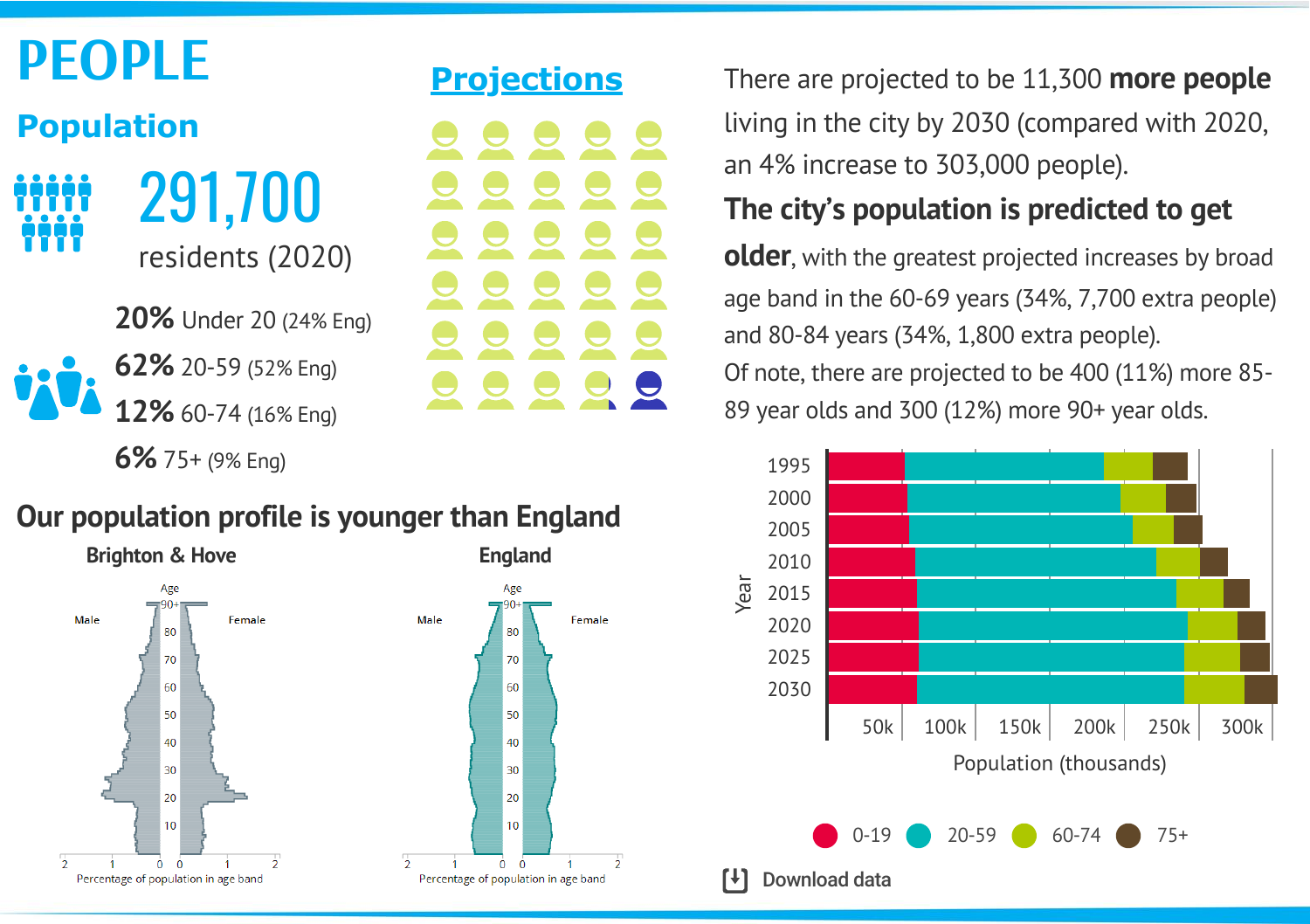## **PEOPLE**

### **Population groups**

Our city consists of different population groups living in a range of geographical communities.

The large student and lesbian, gay, bisexual and trans (LGBT) communities are key characteristics of the city's population profile.

The most up to date data and our best estimates show:

**One in five** people (19.5%) are from a Black or Minority Ethnic Group (14.5% South East, 20.2% [England\)](http://www.bhconnected.org.uk/sites/bhconnected/files/4.2.2%20Ethnicity%20JSNA%202016.pdf)



Between **1,500 (0.6%) and 2,500 (1%) trans [adults](https://www.bhconnected.org.uk/sites/bhconnected/files/Brighton%20%26%20Hove%20Trans%20Data%20Snapshot%202015.pdf)** live in Brighton & Hove, with many more who visit to socialise, study and/or work

## **Our best estimate of lesbian, gay and**



## **bisexual [residents](http://www.bhconnected.org.uk/sites/bhconnected/files/4.2.3%20Sexual%20orientation%20JSNA%202016.pdf) is**

**11%** (27,200 people) to **15%** (39,500 people) of the [population](http://www.bhconnected.org.uk/sites/bhconnected/files/4.2.3%20Sexual%20orientation%20JSNA%202016.pdf) aged 16+

### **55,000 residents were born [outside](https://www.ons.gov.uk/peoplepopulationandcommunity/populationandmigration/internationalmigration/datasets/populationoftheunitedkingdombycountryofbirthandnationality) of the UK**

19% of the city's population in the year ending December 2020. Similar to the South East (14%) and England (16%)



### **49% of residents have a**

**religion**, lower than the South East (65%) and England (68%)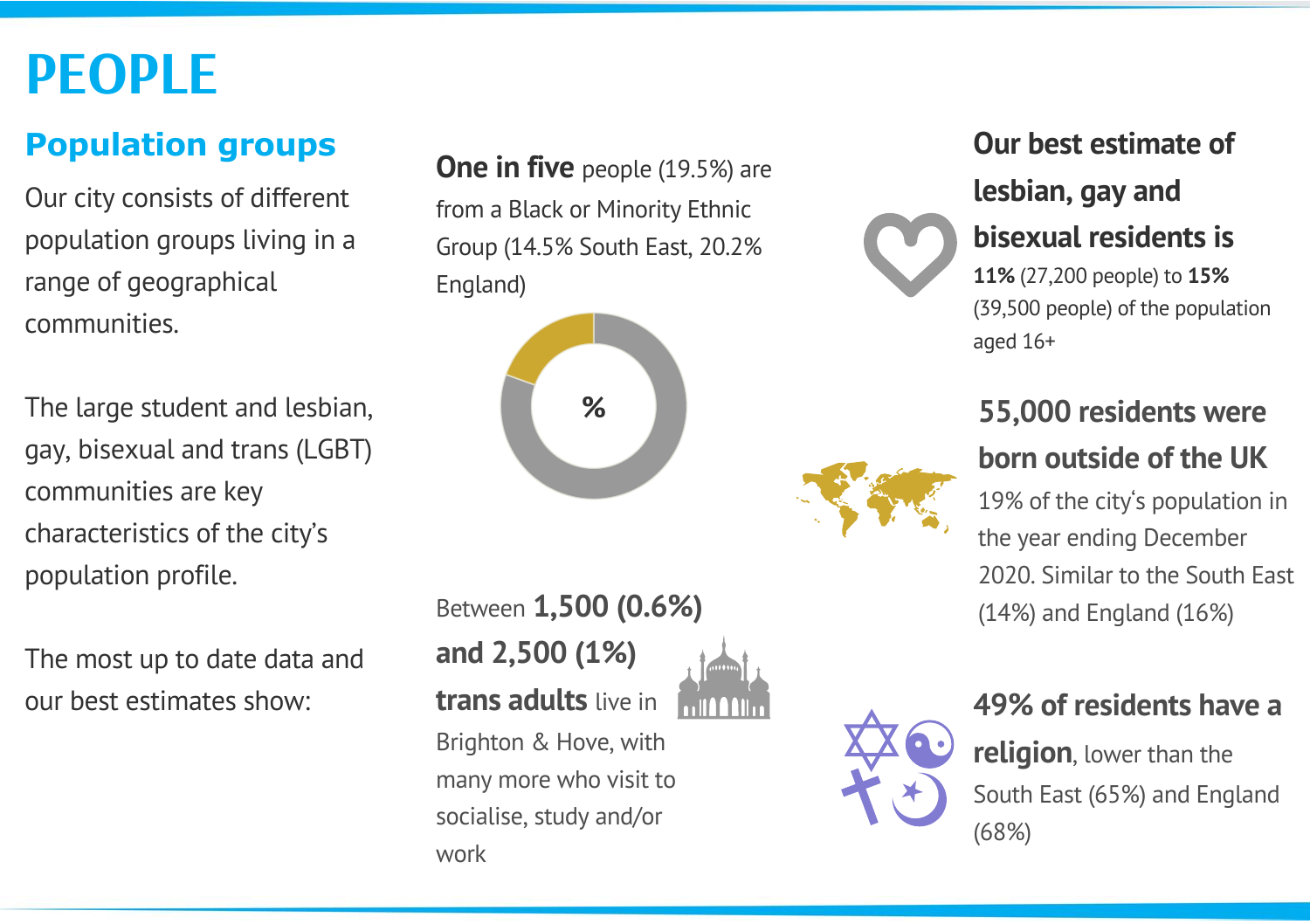## **PLACE**

### **Deprivation**

131st

most deprived local authority in England (of 317) according to the 2019 Index of Multiple Deprivation (IMD)

In 2019, 17% of the population of the city lived in the 20% most deprived areas in England and 17% in the 20% least deprived areas:



1 (most deprived) 2 3 3 4 5 (least deprived)



Some areas are more affected by deprivation than others. The highest concentration of deprivation is in the Whitehawk, Moulsecoomb, and Hollingbury areas. Along the coast, to the west of the city and in Woodingdean there are also pockets of deprivation. All these areas are in the 20% most deprived areas in England.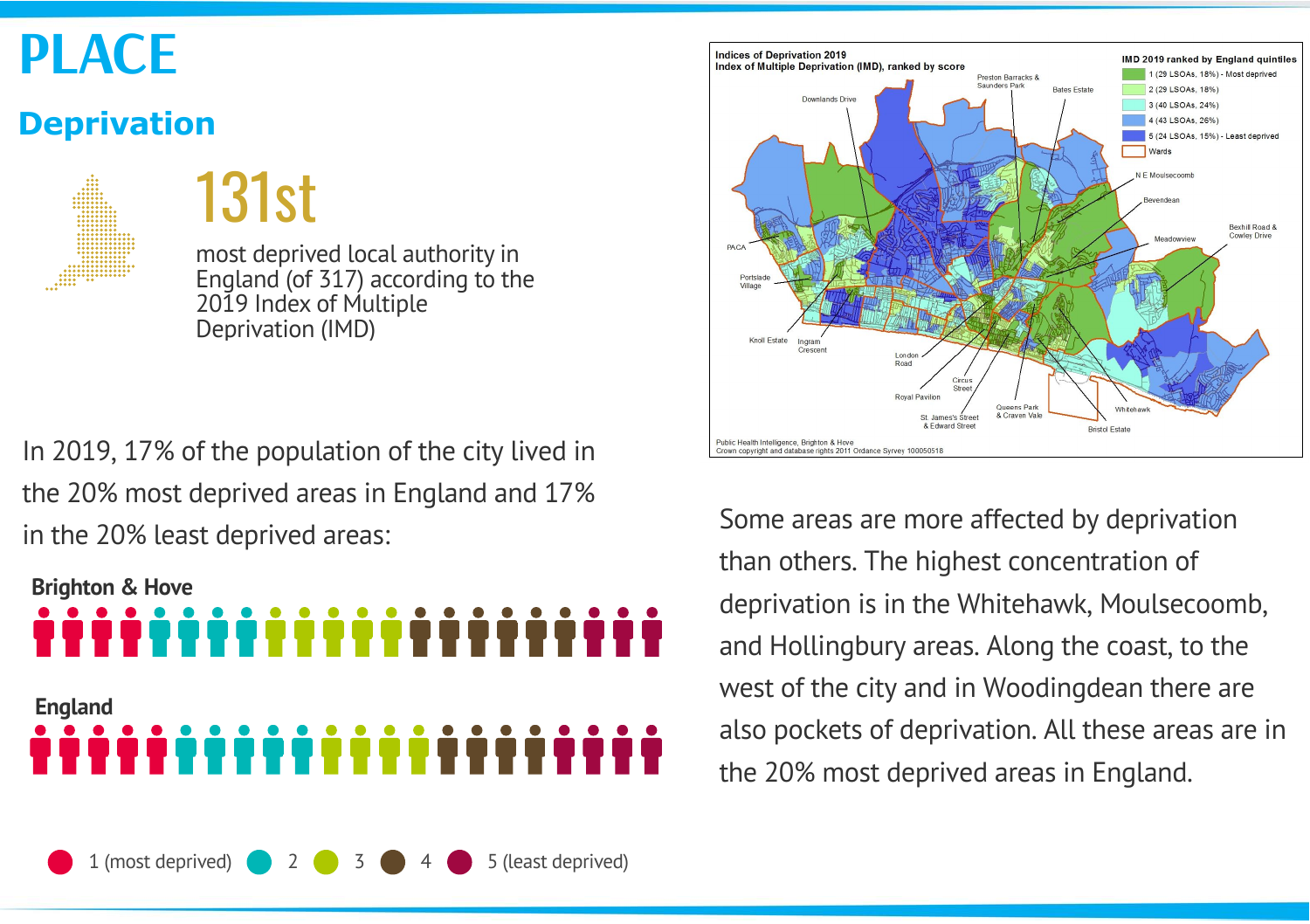# **PLACE**

Our health and wellbeing is influenced by a wide range of social, economic and environmental factors:

### **Housing and homelessness**



**11%** (14,575 people [estimated](https://fingertips.phe.org.uk/search/fuel%20poverty#page/4/gid/1/pat/6/par/E12000008/ati/102/are/E06000043/iid/90356/age/1/sex/4/nn/nn-1-E06000043) in 2018 to be in fuel poverty (10% England)



### of earnings need **11 times their [earning](https://www.ons.gov.uk/peoplepopulationandcommunity/housing/datasets/ratioofhousepricetoresidencebasedearningslowerquartileandmedian)**

those on the lowest 25%

to afford the lowest 25% of house prices (2020)



**64** rough [sleepers](https://www.gov.uk/government/statistics/rough-sleeping-in-england-autumn-2018) [\(Street](https://www.gov.uk/government/statistics/rough-sleeping-in-england-autumn-2018) count 2018)



**5.3%** of adult mortality (30+) is [attributable](https://fingertips.phe.org.uk/search/pollution#page/4/gid/1/pat/6/par/E12000008/ati/102/are/E06000043/iid/30101/age/230/sex/4) to particulate air pollution (2019) (5.2% South East, 5.1% [England\)](https://fingertips.phe.org.uk/search/pollution#page/4/gid/1/pat/6/par/E12000008/ati/102/are/E06000043/iid/30101/age/230/sex/4)

### **Road [safety](https://fingertips.phe.org.uk/search/killed#page/3/gid/1/pat/6/par/E12000008/ati/102/are/E06000043/iid/11001/age/1/sex/4/nn/nn-1-E06000043)**



**57 per [100,000](https://fingertips.phe.org.uk/search/killed#page/3/gid/1/pat/6/par/E12000008/ati/102/are/E06000043/iid/11001/age/1/sex/4/nn/nn-1-E06000043)** people killed or seriously injured on the roads in the city (2016-2018) (43 England)

## **[Community](https://fingertips.phe.org.uk/search/violence#page/3/gid/1/pat/6/par/E12000008/ati/102/are/E06000043/iid/11201/age/1/sex/4/nn/nn-1-E06000043) safety**



**38 per [100,000](https://fingertips.phe.org.uk/search/violence#page/4/gid/1/pat/6/par/E12000008/ati/102/are/E06000043/iid/11201/age/1/sex/4/nn/nn-1-E06000043)** people admitted to hospital due to violent crime (incl. sexual assault) (2017/18 to 2019/20) (46 per 100,000 [England\)](https://fingertips.phe.org.uk/search/violence#page/4/gid/1/pat/6/par/E12000008/ati/102/are/E06000043/iid/11201/age/1/sex/4/nn/nn-1-E06000043)

### **Air [pollution](https://fingertips.phe.org.uk/search/pollution#page/3/gid/1/pat/6/par/E12000008/ati/102/are/E06000043/iid/30101/age/230/sex/4) [Community](http://www.bhconnected.org.uk/content/surveys) resilience**

Brighton & Hove has a strong community with higher rates of belonging, pulling together, formal volunteering and feeling that people from different [backgrounds](http://www.bhconnected.org.uk/content/surveys) get on to England (City Tracker survey results 2018):

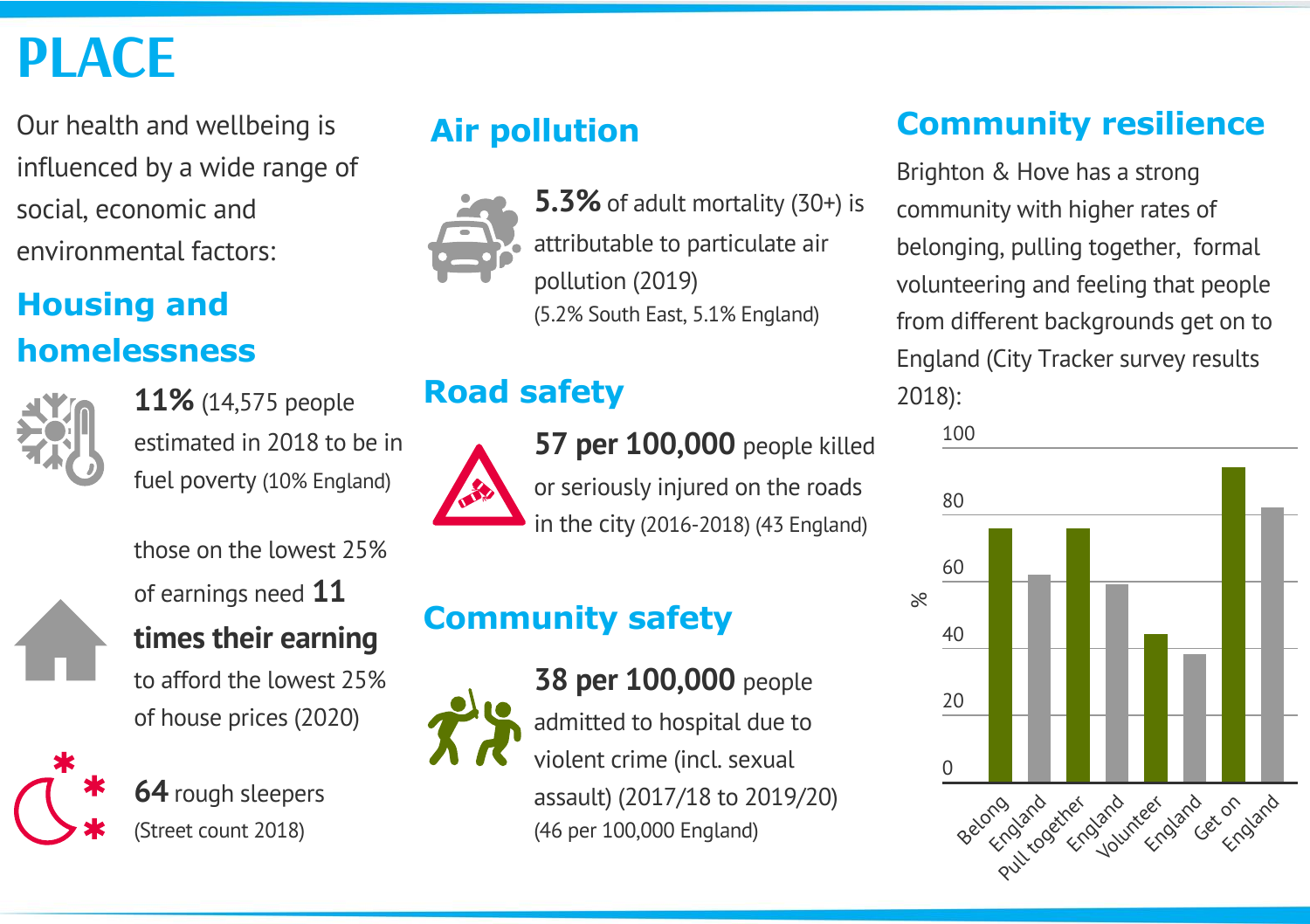# **STARTING WELL**

### **[Population](https://www.ons.gov.uk/peoplepopulationandcommunity/populationandmigration)**

[t]

The number of 0-24 year olds is projected to increase by 6% (5,600) between 2020 and 2030, from 94,100 to 99,700 children and young people The biggest % increase is expected in 15 to 24 year olds, (16%, 8,200 people )



Our children and young people's wellbeing is influenced by a wide range of social, economic and environmental factors:

### **74 per 10,000 children and young [people](https://www.gov.uk/government/collections/statistics-looked-after-children) in care.** 53 South East, 67 **[Children](https://fingertips.phe.org.uk/search/looked%20after#page/3/gid/1/pat/6/par/E12000008/ati/102/are/E06000043/iid/90401/age/173/sex/4/nn/nn-1-E06000043) in care**

England (31 March 2020)

### **School readiness**



**72% achieving a good level of [development](https://www.gov.uk/government/collections/statistics-early-years-foundation-stage-profile) at end of reception.** (75% South East 72% [England](https://www.gov.uk/government/collections/statistics-early-years-foundation-stage-profile) (2019)

### **[Education](https://fingertips.phe.org.uk/health-profiles#page/3/gid/3007000/pat/6/par/E12000008/ati/102/are/E06000043/iid/92199/age/175/sex/4/nn/nn-1-E06000043)**



Educational progress pupils make between primary and secondary schools is in line with the England average (2018/19)

### **Child [poverty](https://fingertips.phe.org.uk/profile/public-health-outcomes-framework/data#page/3/gid/1000041/pat/6/par/E12000004/ati/102/are/E06000043/iid/90630/age/199/sex/4/nn/nn-1-E06000043)**

**16% of children**

### **live in [poverty](https://fingertips.phe.org.uk/search/child%20poverty#page/4/gid/1/pat/6/par/E12000008/ati/102/are/E06000043/iid/10101/age/169/sex/4)**

13% South East, 17% England (2016)

### **Youth [unemployment](https://fingertips.phe.org.uk/profile/public-health-outcomes-framework/data#page/3/gid/1000041/pat/6/par/E12000008/ati/102/are/E06000043/iid/93203/age/174/sex/4/nn/nn-1-E06000043)**

**5.0%** 16-17 year olds not in education,

 $\bullet$ 

**%**

[employment](https://fingertips.phe.org.uk/profile/public-health-outcomes-framework/data#page/4/gid/1000041/pat/6/par/E12000008/ati/102/are/E06000043/iid/93203/age/174/sex/4/nn/nn-1-E06000043) or training **5.5%** [England](https://fingertips.phe.org.uk/profile/public-health-outcomes-framework/data#page/4/gid/1000041/pat/6/par/E12000008/ati/102/are/E06000043/iid/93203/age/174/sex/4/nn/nn-1-E06000043) (2018)

# **Disabilities and**

### **sensory impairments**



More than 4,500 children and young people with a disability on the local register [\(2019/20\)](https://amazesussex.org.uk/about-us/our-impact/)

It is estimated that there up to **600** children and young people with Autistic Spectrum [Conditions](http://www.bhconnected.org.uk/sites/bhconnected/files/jsna-7.2.10-Children-with-Autistic-Spectrum-Conditions.pdf) living in the city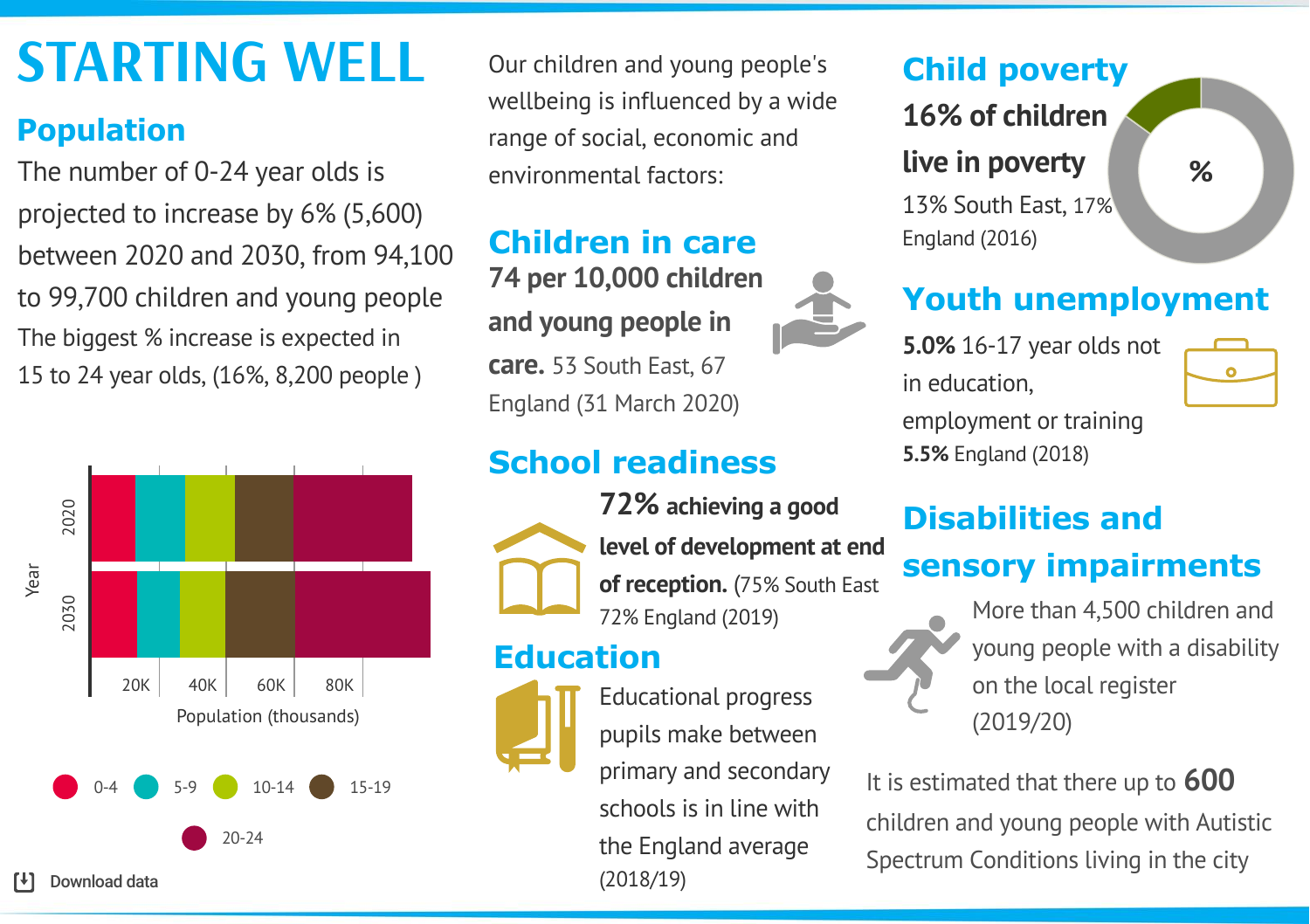# **STARTING WELL [Healthy](https://fingertips.phe.org.uk/profile/national-child-measurement-programme/data#page/4/gid/8000011/pat/6/par/nn-1-E06000043/ati/102/are/E06000043/iid/90317/age/200/sex/4/nn/nn-1-E06000043)** weight

We do well in many areas: fewer mothers smoke, more breastfeed and more children are a healthy weight

However, we have worse rates of smoking, drinking and drugs use and poorer emotional wellbeing impacting young people's current & future wellbeing

## **Maternal & infant health**



**88%** [breastfeeding](https://fingertips.phe.org.uk/search/breastfeeding#page/3/gid/1/pat/6/par/E12000008/ati/102/are/E06000043/iid/20201/age/1/sex/2/cat/-1/ctp/-1/cid/4/tbm/1) by 48 hours 75% England [\(2016/17\)](https://fingertips.phe.org.uk/search/breastfeeding#page/3/gid/1/pat/6/par/E12000008/ati/102/are/E06000043/iid/20201/age/1/sex/2/cat/-1/ctp/-1/cid/4/tbm/1)



**6% (140 [people\)](https://fingertips.phe.org.uk/profile/public-health-outcomes-framework/data#page/4/gid/1000042/pat/6/par/E12000008/ati/102/are/E06000043/iid/93085/age/1/sex/2)** smoking at

delivery. 10% South East and England [\(2019/20\)](https://fingertips.phe.org.uk/profile/public-health-outcomes-framework/data#page/4/gid/1000042/pat/6/par/E12000008/ati/102/are/E06000043/iid/93085/age/1/sex/2) All childhood [immunisations,](https://fingertips.phe.org.uk/search/MMR#page/4/gid/1/pat/6/par/E12000008/ati/102/are/E06000043/iid/30309/age/31/sex/4/nn/nn-1-E06000043) including MMR at five years (2019/20), are **below the 95% required for population protection**



## **13 per 1,000 (51 people)** under 18 [conceptions](https://fingertips.phe.org.uk/profile/public-health-outcomes-framework/data#page/4/gid/1000042/pat/6/par/E12000008/ati/102/are/E06000043/iid/20401/age/173/sex/2) (2018)

(17 per 1,000 [England\)](https://fingertips.phe.org.uk/profile/public-health-outcomes-framework/data#page/4/gid/1000042/pat/6/par/E12000008/ati/102/are/E06000043/iid/20401/age/173/sex/2)

### **Young [people](https://digital.nhs.uk/data-and-information/areas-of-interest/public-health/what-about-youth-study)**

We have the highest % of 15 yr olds who smoke, have tried [cannabis](https://digital.nhs.uk/data-and-information/areas-of-interest/public-health/what-about-youth-study) and the 3rd highest drinking weekly in England (2014) and high Sexually Transmitted Infection (STI) rates in young people





77% of 4-5 year olds are a healthy weight -2019/20 (England 76%)

71% of 10-11 year olds a healthy weight - 2019/20 (England 63%)

However, it is estimated that **14,000** children and

young people in the city are **[overweight](https://fingertips.phe.org.uk/profile/public-health-outcomes-framework/data#page/0/gid/1000042/pat/6/par/E12000008/ati/102/are/E06000043/iid/20601/age/200/sex/4) or obese**

## **Emotional wellbeing**

**538 per 100,000**



**(365 [people\)](https://fingertips.phe.org.uk/search/self%20harm#page/3/gid/1/pat/6/par/E12000008/ati/102/are/E06000043/iid/90813/age/305/sex/4/nn/nn-1-E06000043)** 10-24 yr olds admitted to hospital for self-harm (2019/20) (444 per 100,000 [England\)](https://fingertips.phe.org.uk/search/self%20harm#page/3/gid/1/pat/6/par/E12000008/ati/102/are/E06000043/iid/90813/age/305/sex/4/nn/nn-1-E06000043)

**17%** of 14-16 yr olds say they often / [sometimes](https://infogram.com/safe-and-well-at-school-survey-2018-1h7v4p0o55m82k0?live) have suicidal thoughts and

**10%** say that they often / sometimes hurt or harm [themselves](https://infogram.com/safe-and-well-at-school-survey-2018-1h7v4p0o55m82k0?live) (2018)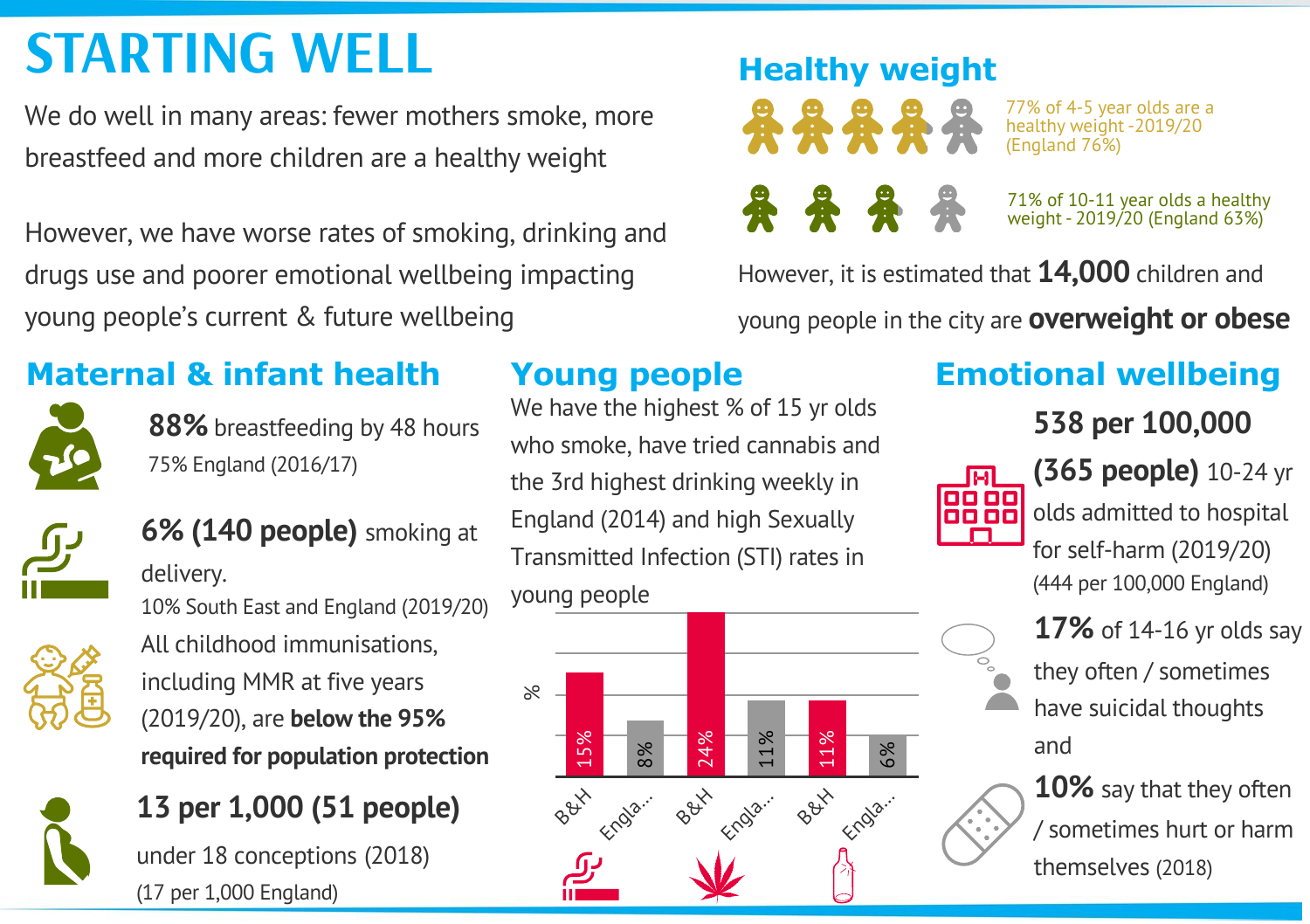## **LIVING WELL**

The number of 20-64 year olds is projected to increase by 1.6% (3,200) 2020 to 2030 from 193,200 to 196,300 people. The biggest % increase is expected in 60-64 year olds (27%, 3,500 people), but falls in 45-59 year olds (10%, 5,700).



### **[Employment](https://fingertips.phe.org.uk/search/unempl#page/3/gid/1/pat/6/par/E12000008/ati/102/are/E06000043/iid/91126/age/164/sex/4/nn/nn-1-E06000043) and work**

Getting people into, and remaining in, good work is a priority for physical and mental health

**5.2%** (8,800 people are unemployed (July 20-June 21)

[Employment](https://fingertips.phe.org.uk/search/employment%20rate#page/0/gid/1/pat/6/par/E12000008/ati/102/are/E06000043/cid/4/page-options/ovw-do-0) rates are lower for those with: long-term conditions; a learning disability; and those in contact with secondary mental health services (2019/20).



have no individuals aged 16 or over in employment (2020)

**1[3%](https://www.nomisweb.co.uk/reports/lmp/la/1946157280/report.aspx)** of households

**£496** the median gross weekly earnings in pounds (2020 [Provisional\)](https://www.ons.gov.uk/employmentandlabourmarket/peopleinwork/earningsandworkinghours/datasets/placeofresidencebylocalauthorityashetable8)

### **[Population](https://www.ons.gov.uk/peoplepopulationandcommunity/populationandmigration) Healthy life [expectancy](https://fingertips.phe.org.uk/profile/public-health-outcomes-framework/data#page/0/gid/1000049/pat/6/par/E12000008/ati/102/are/E06000043/nn/nn-1-E06000043)**

Whilst life expectancy has been steady, healthy life [expectancy](https://fingertips.phe.org.uk/profile/public-health-outcomes-framework/data#page/0/gid/1000049/pat/6/par/E12000008/ati/102/are/E06000043/nn/nn-1-E06000043) has not in recent years. People are living longer in ill health. This, alongside the rising retirement age, means increasing numbers of people of working age are living in ill-health.



There are large differences in both life [expectancy](https://fingertips.phe.org.uk/profile/public-health-outcomes-framework/data#page/0/gid/1000049/pat/6/par/E12000008/ati/102/are/E06000043/nn/nn-1-E06000043) and healthy life expectancy across the city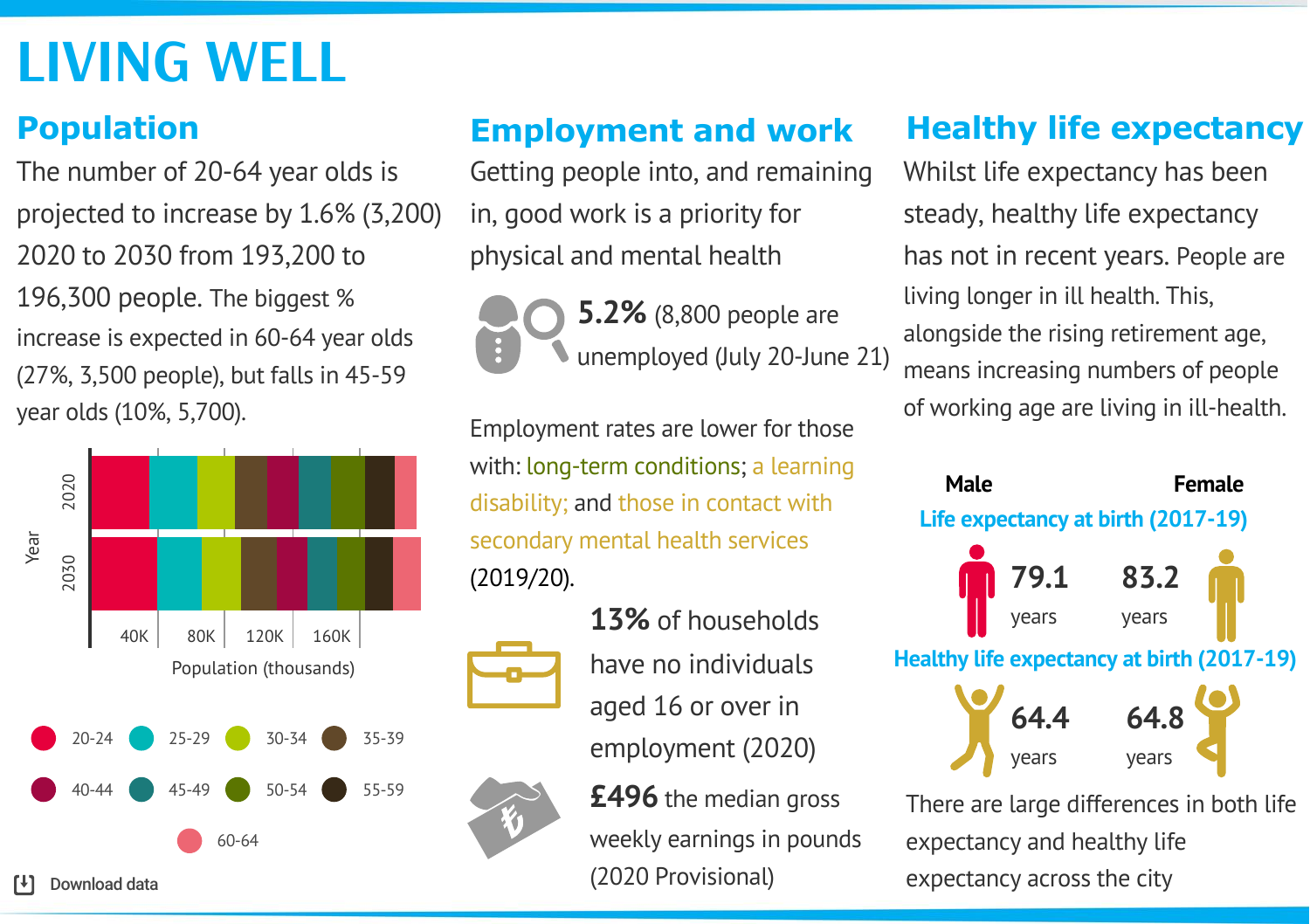# **LIVING WELL**

### **Lifestyles**

Some lifestyle behaviours can have a negative impact on our health. Smoking, alcohol & drug misuse, and sexual health are significant issues in the city

However, we have more physically active residents and fewer obese/overweight adults



**[17.5%](https://fingertips.phe.org.uk/profile/public-health-outcomes-framework/data#page/3/gid/1000042/pat/6/par/E12000008/ati/102/are/E06000043/iid/92443/age/168/sex/4/nn/nn-1-E06000043)** of adults (42,107 people) are current smokers (2019) (England 13.9%)



## **582 per 100,000 (1,580)**

hospital admission episodes for a [alcohol-specific](https://fingertips.phe.org.uk/profile/local-alcohol-profiles/data#page/1/gid/1938132984/pat/6/par/E12000008/ati/101/are/E06000043/iid/92906/age/1/sex/4/cat/-1/ctp/-1/yrr/1/cid/4/tbm/1) condition in 2019/20 (England 644 per 100,000)

### **10.0 adults per 1,000** aged

15-64 (2,065 people) [estimated](https://fingertips.phe.org.uk/search/opiate#page/3/gid/1/pat/6/par/E12000008/ati/102/are/E06000043/iid/91117/age/182/sex/4/nn/nn-1-E06000043) to use opiates and /or crack cocaine in 2016/17.

(England 8.9 per 1,000)

We have the **highest** rates of new STI diagnosis and HIV [prevalence](https://fingertips.phe.org.uk/profile/sexualhealth/data#page/0/gid/8000035/pat/6/par/E12000008/ati/102/are/E06000043/iid/91523/age/1/sex/4/nn/nn-1-E06000043) (2018) outside of London

**72%** of adults are [physically](https://fingertips.phe.org.uk/profile/public-health-outcomes-framework/data#page/3/gid/1000042/pat/6/par/E12000008/ati/102/are/E06000043/iid/93014/age/298/sex/4/nn/nn-1-E06000043) active and 18% inactive (2019/20) England 66% and 23% respectively.

### **16% of adults cycle** at least



once a week, for leisure (8%) and or travel (8%) [\(2019/20\).](https://www.gov.uk/government/collections/walking-and-cycling-statistics)

England 12%, 9% and 5% respectively.

### **Emotional health**

Brighton & Hove has average levels of mental health issues and suicides

### **12% of adults** (31,870



people) are on GP practice [depression](https://fingertips.phe.org.uk/search/depression#page/3/gid/1/pat/6/par/E12000008/ati/102/are/E06000043/iid/848/age/168/sex/4/nn/nn-1-E06000043) registers and 1.2% severe mental illness (2019/20)

## **13 per 100,000** (102 people)

suicide & [undetermined](https://fingertips.phe.org.uk/search/self%20harm#page/4/gid/1/pat/6/par/E12000008/ati/102/are/E06000043/iid/41001/age/285/sex/4/nn/nn-1-E06000043) injury deaths

in 2018-20. (England 10 per 100,00)

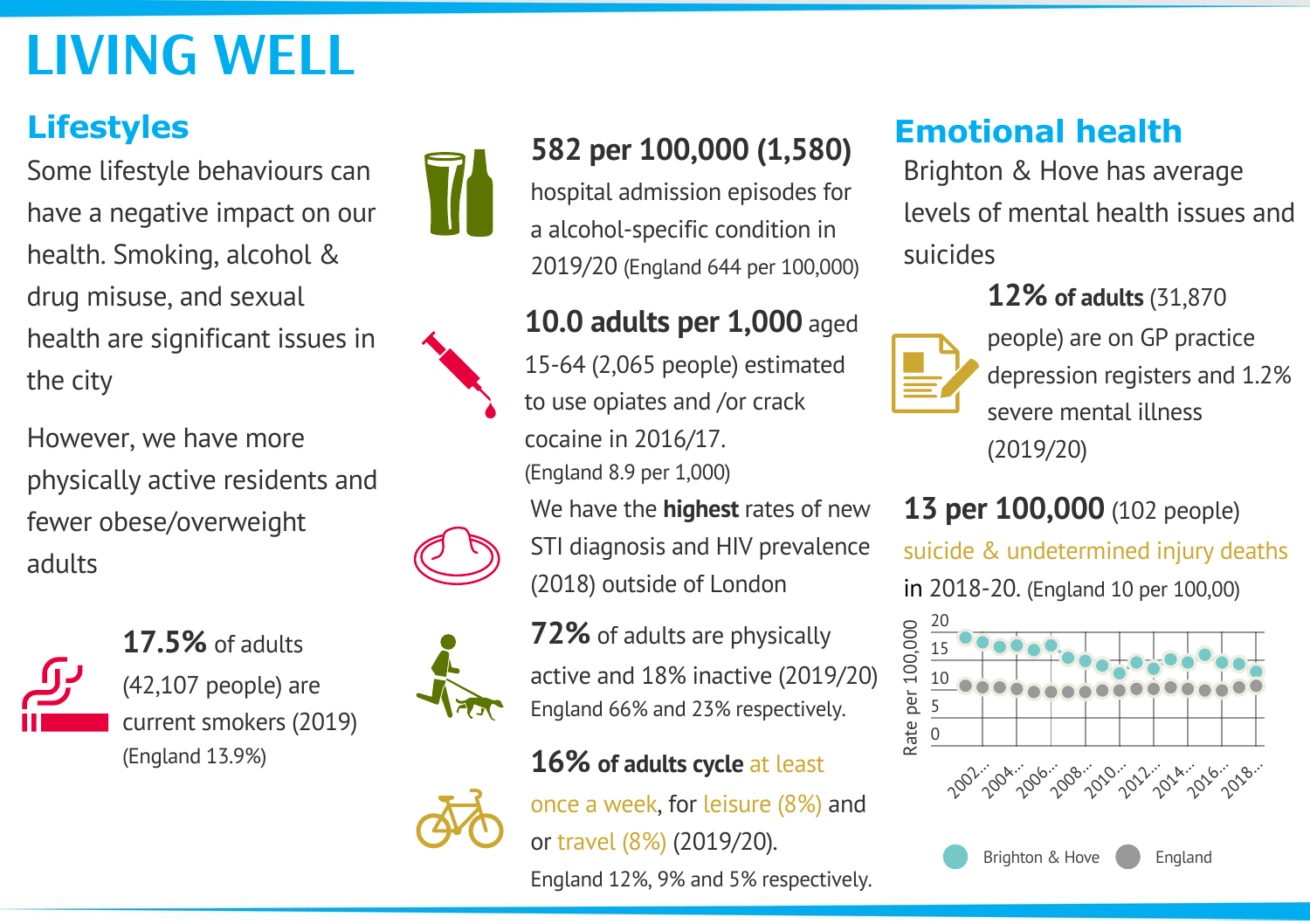# **LIVING WELL**

### **There are over 50,900 adults**



**(22%)** aged 20+ with two or more long-term physical or mental health conditions in the city with a strong link with [deprivation](https://fingertips.phe.org.uk/profile/public-health-outcomes-framework/data#page/0/gid/1000049/pat/6/par/E12000008/ati/102/are/E06000043/nn/nn-1-E06000043) (54% with one or more condition)



# **18,500 (8% of adults)**

have mental **and** physical health conditions



Without scaling up prevention, there will be **over 10,500 more adults** with two or more

conditions **by 2030**

## **Long-term conditions Global burden of disease**

Locally, [conditions](https://www.thelancet.com/lancet/visualisations/gbd-compare) with the greatest burden (2017) are:

[Cancers](https://www.thelancet.com/lancet/visualisations/gbd-compare)





෬ඁී෬ඁ



Heart [conditions](https://www.thelancet.com/lancet/visualisations/gbd-compare)

[Musculoskeletal](https://www.thelancet.com/lancet/visualisations/gbd-compare) conditions

[Mental](https://www.thelancet.com/lancet/visualisations/gbd-compare) health

### **Cancer screening**



Screening rates for breast, cervical and bowel cancer are all lower than England (2020)

## **Healthy life [expectancy](https://fingertips.phe.org.uk/profile/public-health-outcomes-framework/data#page/0/gid/1000049/pat/6/par/E12000008/ati/102/are/E06000043/nn/nn-1-E06000043)**

Whilst life expectancy has been increasing, healthy life [expectancy](https://fingertips.phe.org.uk/profile/public-health-outcomes-framework/data#page/0/gid/1000049/pat/6/par/E12000008/ati/102/are/E06000043/nn/nn-1-E06000043) has not in recent years. People are therefore living longer in ill health. This, alongside the rising retirement age, means increasing numbers of people of working age are living in ill-health.

| <b>Male</b>                                      |                 | <b>Female</b><br>Life expectancy at birth (2017-19) |  |  |  |  |
|--------------------------------------------------|-----------------|-----------------------------------------------------|--|--|--|--|
|                                                  | $79.1$<br>years | <b>83.2</b><br>years                                |  |  |  |  |
| <b>Healthy life expectancy a birth (2017-19)</b> |                 |                                                     |  |  |  |  |
|                                                  | 64.4            | 64.8                                                |  |  |  |  |
|                                                  |                 | years                                               |  |  |  |  |

There are large differences in both life [expectancy](https://fingertips.phe.org.uk/profile/public-health-outcomes-framework/data#page/0/gid/1000049/pat/6/par/E12000008/ati/102/are/E06000043/nn/nn-1-E06000043) and healthy life expectancy across the city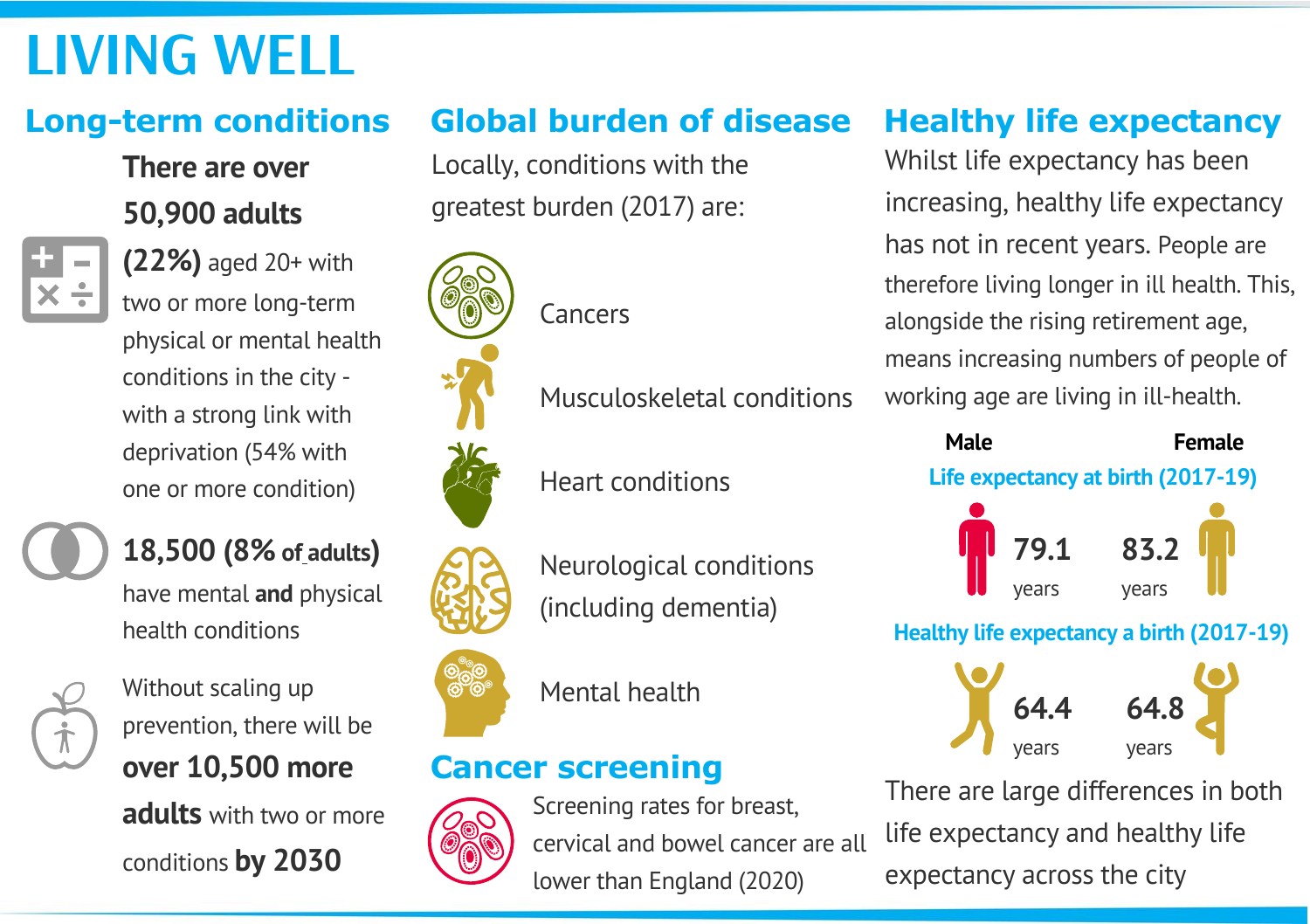# **AGEING WELL**

### **[Population](https://www.ons.gov.uk/peoplepopulationandcommunity/populationandmigration)**

The number of 65+ year olds is projected to increase by 19% (7,400) from 39,000 to 46,400 people between 2020 and 2030 The biggest % increase is expected in 65- 69 years (36%, 3,700 more people) and 80-84 (33%, 1,800 people). There are projected to be 500 (14%) more 85-89 year olds and 300 (13%) more 90+ year olds



### **Life [expectancy](https://fingertips.phe.org.uk/profile/public-health-outcomes-framework/data#page/0/gid/1000049/pat/6/par/E12000008/ati/102/are/E06000043/nn/nn-1-E06000043) at 65**

Life expectancy at 65 is similar to England for females but worse than England for males (2017-19)







### **Social isolation**

Download data **Example 2018** 2019 12:42 are income deprived to the set of the set of the set of the Download data Brighton & Hove has a relatively large proportion of older people living alone and a higher percentage of older people who

### **[Social](https://fingertips.phe.org.uk/profile/public-health-outcomes-framework/data#page/0/gid/1000049/pat/6/par/E12000008/ati/102/are/E06000043/nn/nn-1-E06000043) care**



**64%** of those surveyed receiving adult social care had good quality of life [\(2019/20\)](https://app.powerbi.com/view?r=eyJrIjoiNTY0ZTNhN2YtODg2ZS00OTIyLWI2MjItZTJiY2E5M2MxNTBmIiwidCI6IjUwZjYwNzFmLWJiZmUtNDAxYS04ODAzLTY3Mzc0OGU2MjllMiIsImMiOjh9)



Similar carer quality of life to England [\(2019/20\)](https://app.powerbi.com/view?r=eyJrIjoiNTY0ZTNhN2YtODg2ZS00OTIyLWI2MjItZTJiY2E5M2MxNTBmIiwidCI6IjUwZjYwNzFmLWJiZmUtNDAxYS04ODAzLTY3Mzc0OGU2MjllMiIsImMiOjh9)

**41%** of people aged 65+ live alone according to the 2011 Census (England 31%)



One in five residents aged 60 years or over **(18.7%, 9,500 people)** are living in income deprivation (2019)